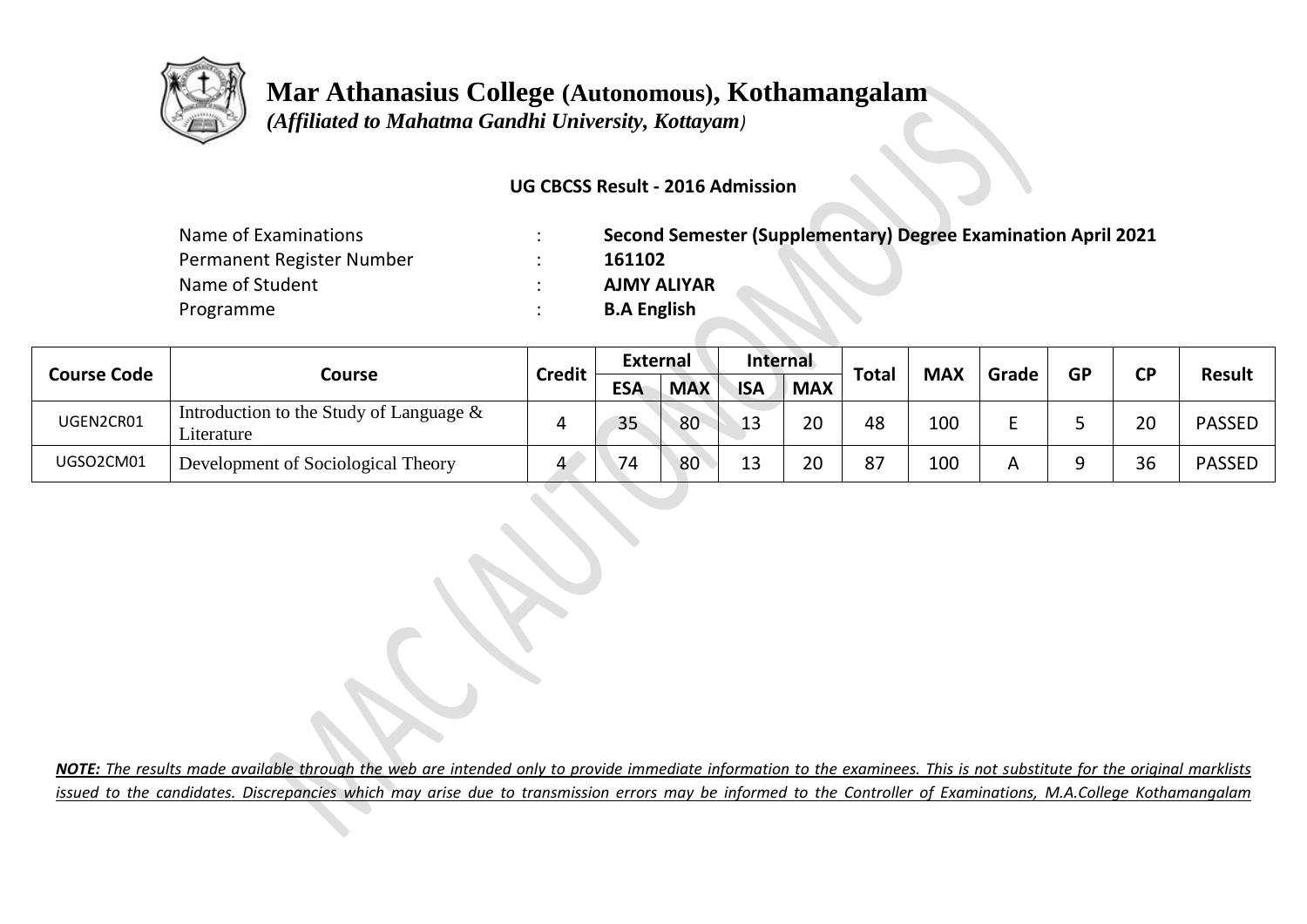

# **Mar Athanasius College (Autonomous), Kothamangalam**

 *(Affiliated to Mahatma Gandhi University, Kottayam)*

### **UG CBCSS Result - 2016 Admission**

| Name of Examinations      | Second Semester (Supplementary) Degree Examination April 2021 |
|---------------------------|---------------------------------------------------------------|
| Permanent Register Number | 161109                                                        |
| Name of Student           | <b>ANJU SURENDRAN</b>                                         |
| Programme                 | <b>B.A English</b>                                            |

| <b>Course Code</b> | Course                                                   | <b>Credit</b> | <b>External</b> |            | <b>Internal</b> |            |              |                        |       |           | σn    |               |
|--------------------|----------------------------------------------------------|---------------|-----------------|------------|-----------------|------------|--------------|------------------------|-------|-----------|-------|---------------|
|                    |                                                          |               | <b>ESA</b>      | <b>MAX</b> | <b>ISA</b>      | <b>MAX</b> | <b>Total</b> | <b>MAX</b>             | Grade | <b>GP</b> |       | <b>Result</b> |
| UGEN2CR01          | Introduction to the Study of Language $\&$<br>Literature |               | ∽<br>--         | 80         |                 | 20         | $- -$        | 10 <sup>c</sup><br>TNN | --    | --        | $- -$ | FAILED        |

*NOTE: The results made available through the web are intended only to provide immediate information to the examinees. This is not substitute for the original marklists issued to the candidates. Discrepancies which may arise due to transmission errors may be informed to the Controller of Examinations, M.A.College Kothamangalam*